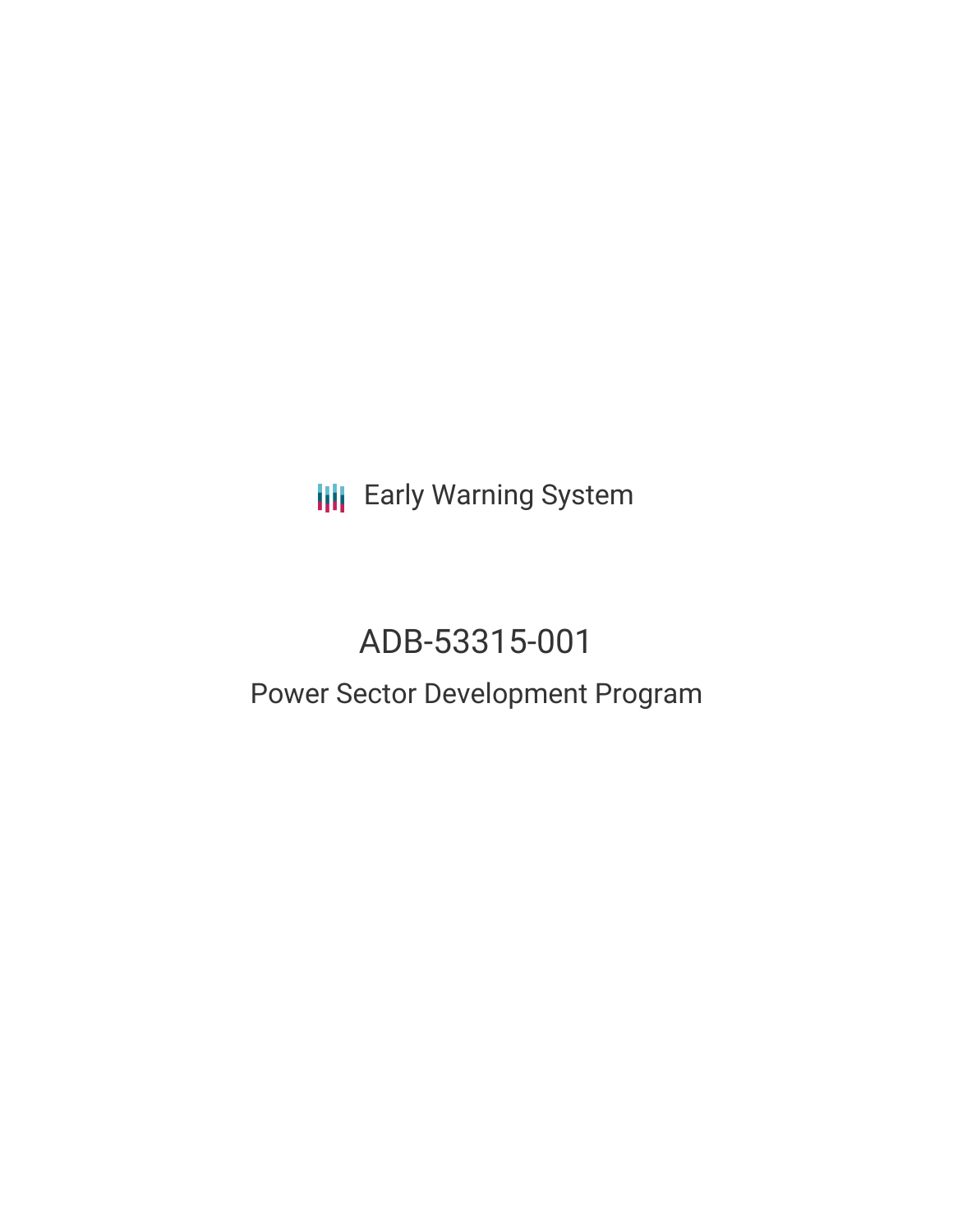

# **Quick Facts**

| <b>Countries</b>               | Tajikistan                                                                            |  |  |  |  |
|--------------------------------|---------------------------------------------------------------------------------------|--|--|--|--|
| <b>Financial Institutions</b>  | Asian Development Bank (ADB), European Bank for Reconstruction and Development (EBRD) |  |  |  |  |
| <b>Status</b>                  | Proposed                                                                              |  |  |  |  |
| <b>Bank Risk Rating</b>        | B                                                                                     |  |  |  |  |
| <b>Borrower</b>                | Government of Tajikistan                                                              |  |  |  |  |
| <b>Sectors</b>                 | Finance                                                                               |  |  |  |  |
| <b>Investment Type(s)</b>      | Grant                                                                                 |  |  |  |  |
| <b>Investment Amount (USD)</b> | $$105.00$ million                                                                     |  |  |  |  |
| <b>Grant Amount (USD)</b>      | \$105.00 million                                                                      |  |  |  |  |
| <b>Project Cost (USD)</b>      | $$140.00$ million                                                                     |  |  |  |  |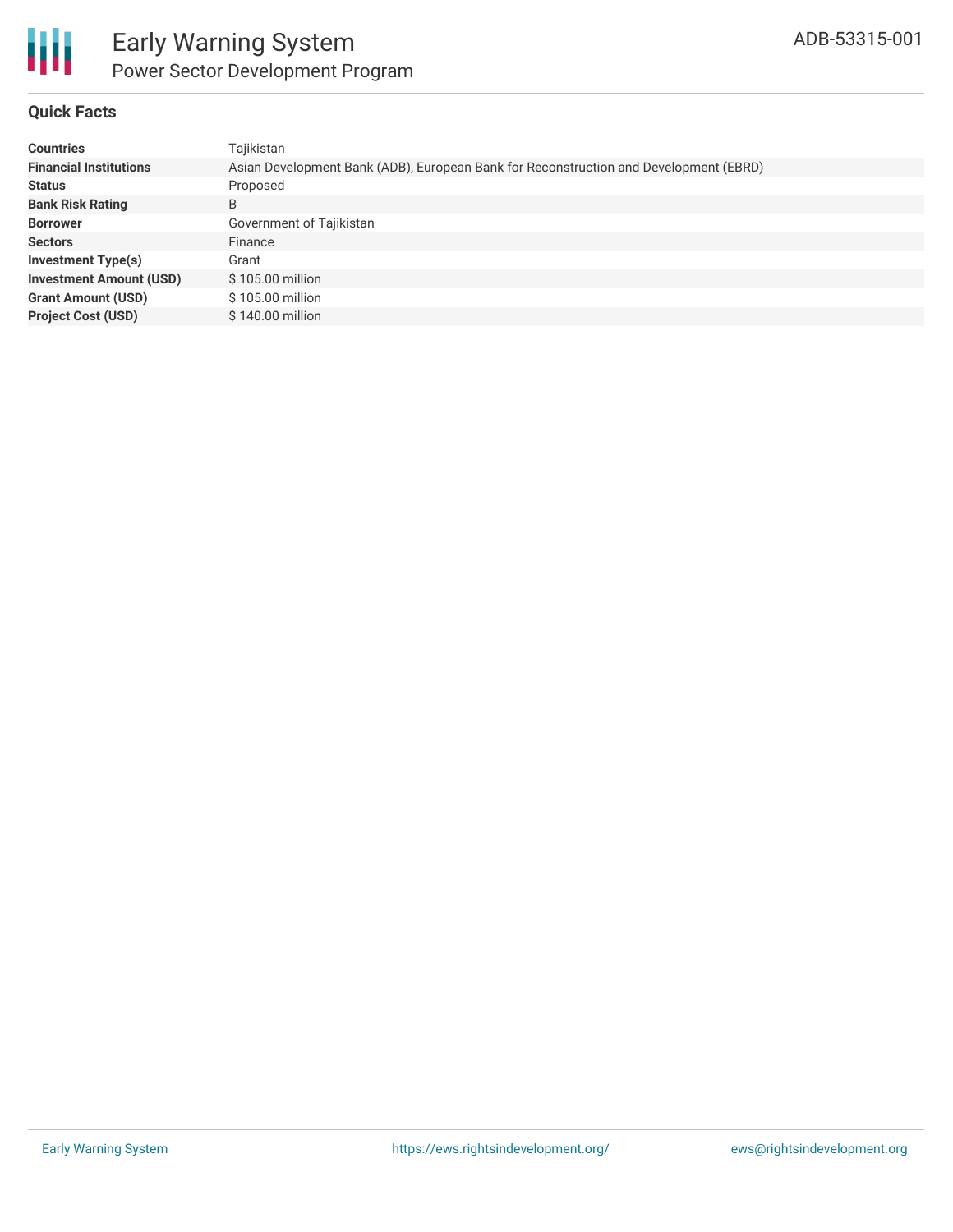

## **Project Description**

According to ADB document, The Power Sector Development Program is continuing program of previously implemented project SOPI – Sector Operational Performance Improvement in Tajikistan since 2011. The main idea of the project based on development of energy sector by improving the following sectors:

- Financial stability of power utilities;
- Restructuring Barqi Tojik's debt;
- Strengthening of power governance structure;
- Usage of modernized system of electricity billing and collection.
- Improving the metering infrastructure.
- Sustainable cooperation with a local companies (private sector, household and etc.)
- Gender equality- increasing of number of women in power related activities.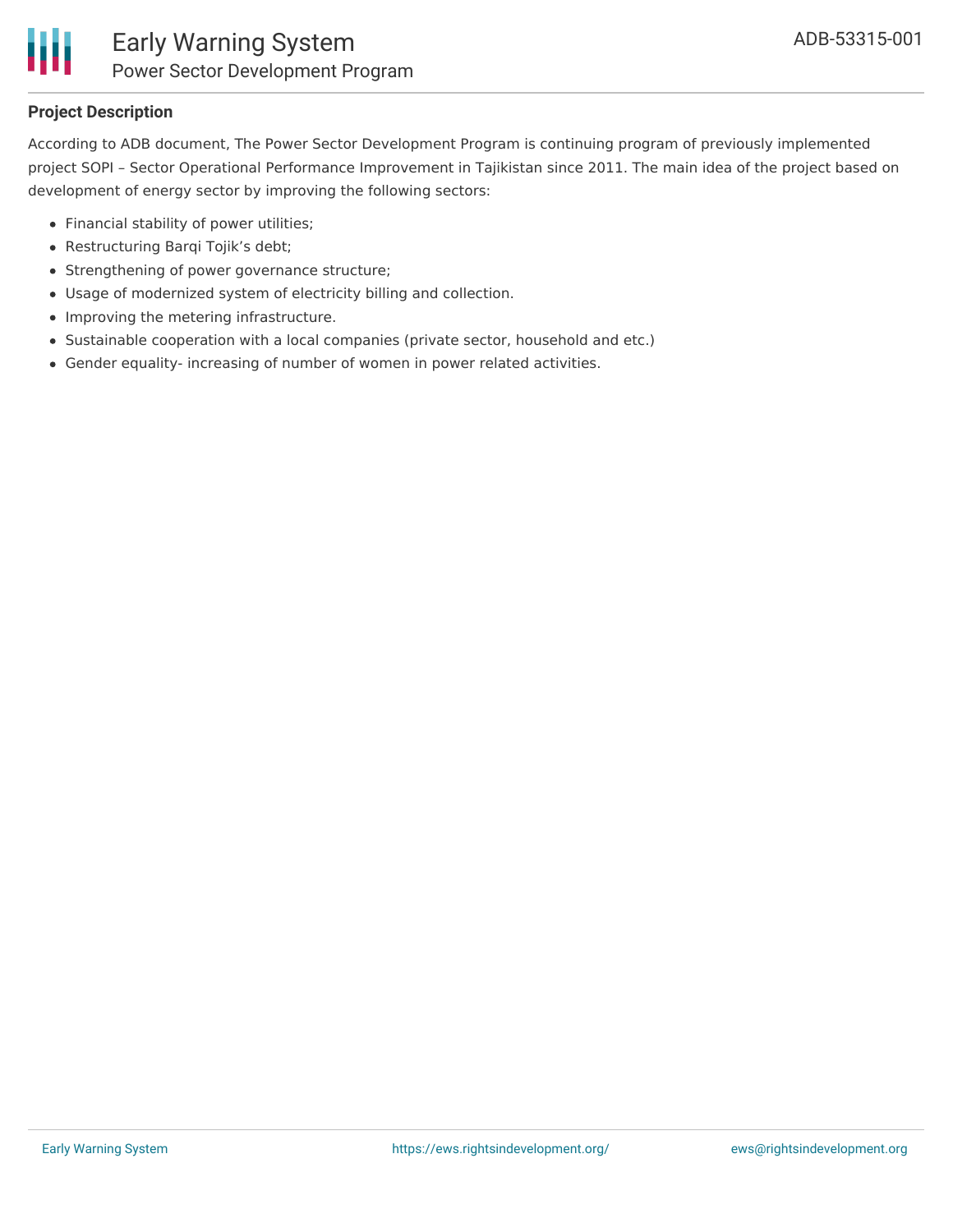# **Investment Description**

- Asian Development Bank (ADB)
- European Bank for Reconstruction and Development (EBRD)

According to project document, EBRD is also financing the project and providing the loan.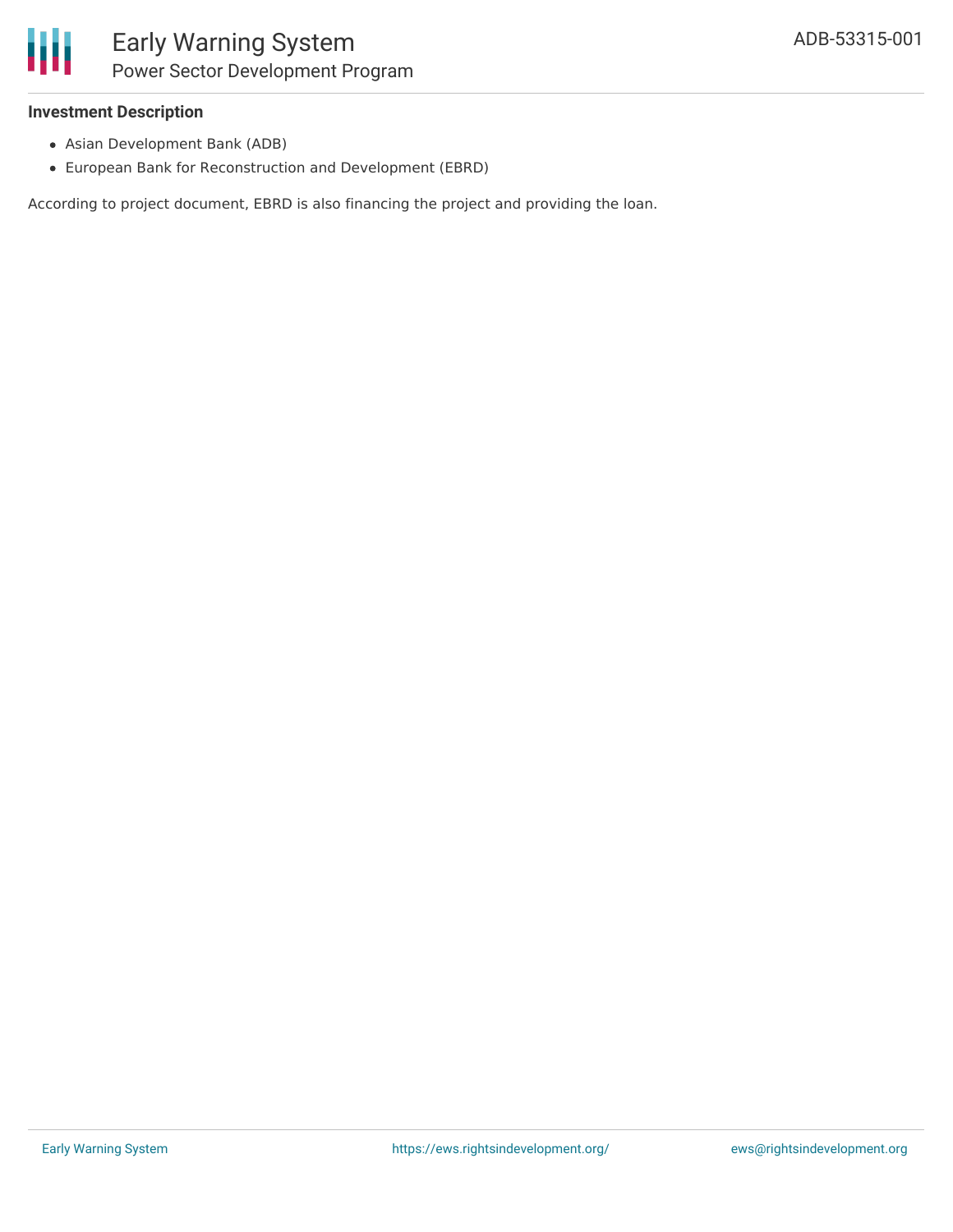

| <b>Private Actor 1</b> | <b>Private Actor</b><br>  Role | <b>Private Actor</b><br>  Sector | <b>Relation</b>          | <b>Private Actor 2</b> | <b>Private Actor</b><br>2 Role | <b>Private Actor</b><br>2 Sector |
|------------------------|--------------------------------|----------------------------------|--------------------------|------------------------|--------------------------------|----------------------------------|
| . .                    | $\overline{\phantom{a}}$       | $\overline{\phantom{a}}$         | $\overline{\phantom{0}}$ | OJSHC Bargi Tojik      | Client                         | $\overline{\phantom{0}}$         |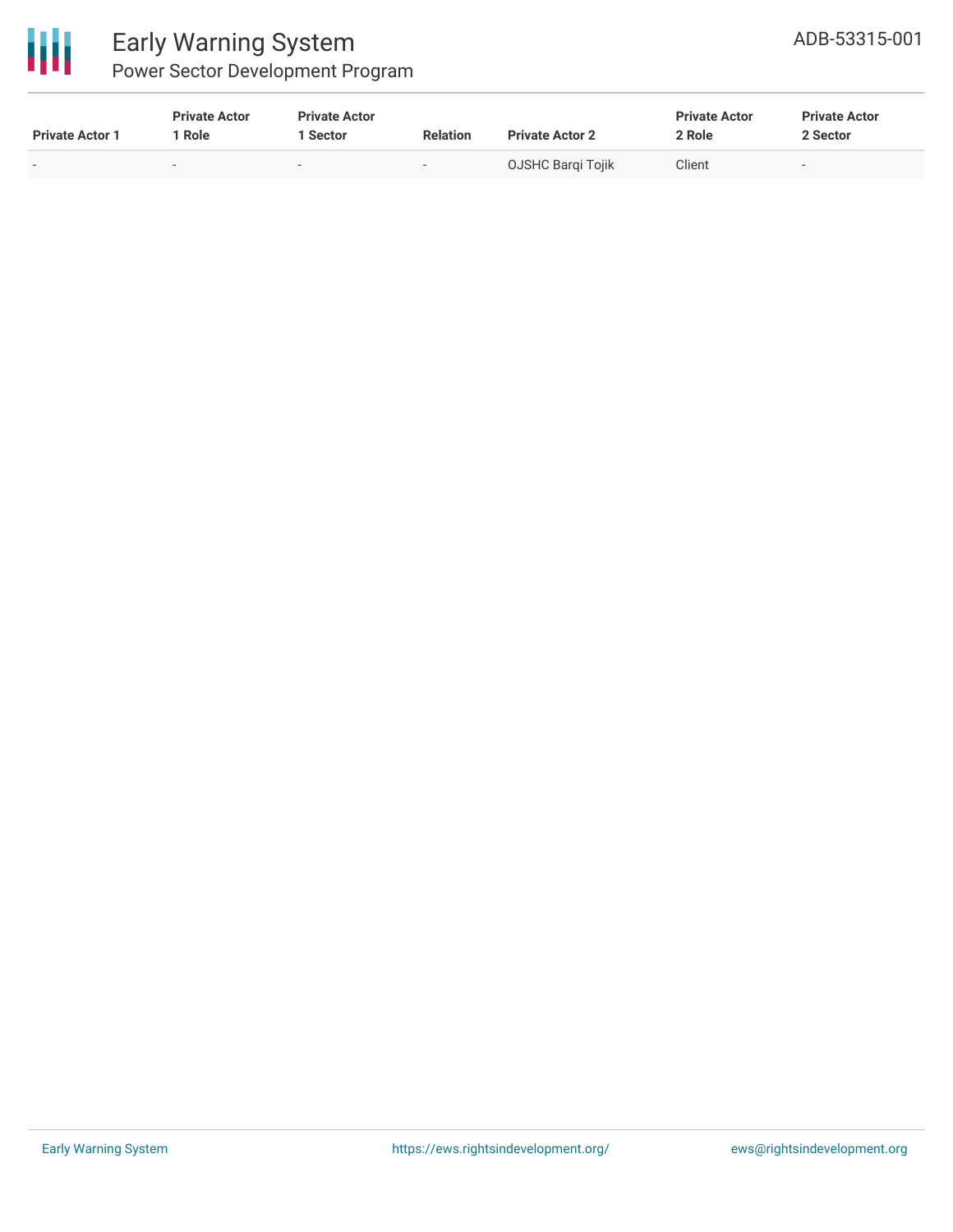

### **Contact Information**

Ministry of Energy and Water Resources Shamsi Street 5/1 Dushanbe, Tajikistan

Ministry of Finance 3, Academic Rajabovs Dushanbe Tajikistan

Open Stock Holding Company "Barqi Tojik" 64 Ismolili Somini Avenue, Dushanbe Tajikistan, Postal Code 734026

#### ACCOUNTABILITY MECHANISM OF ADB

The Accountability Mechanism is an independent complaint mechanism and fact-finding body for people who believe they are likely to be, or have been, adversely affected by an Asian Development Bank-financed project. If you submit a complaint to the Accountability Mechanism, they may investigate to assess whether the Asian Development Bank is following its own policies and procedures for preventing harm to people or the environment. You can learn more about the Accountability Mechanism and how to file a complaint at: <http://www.adb.org/site/accountability-mechanism/main>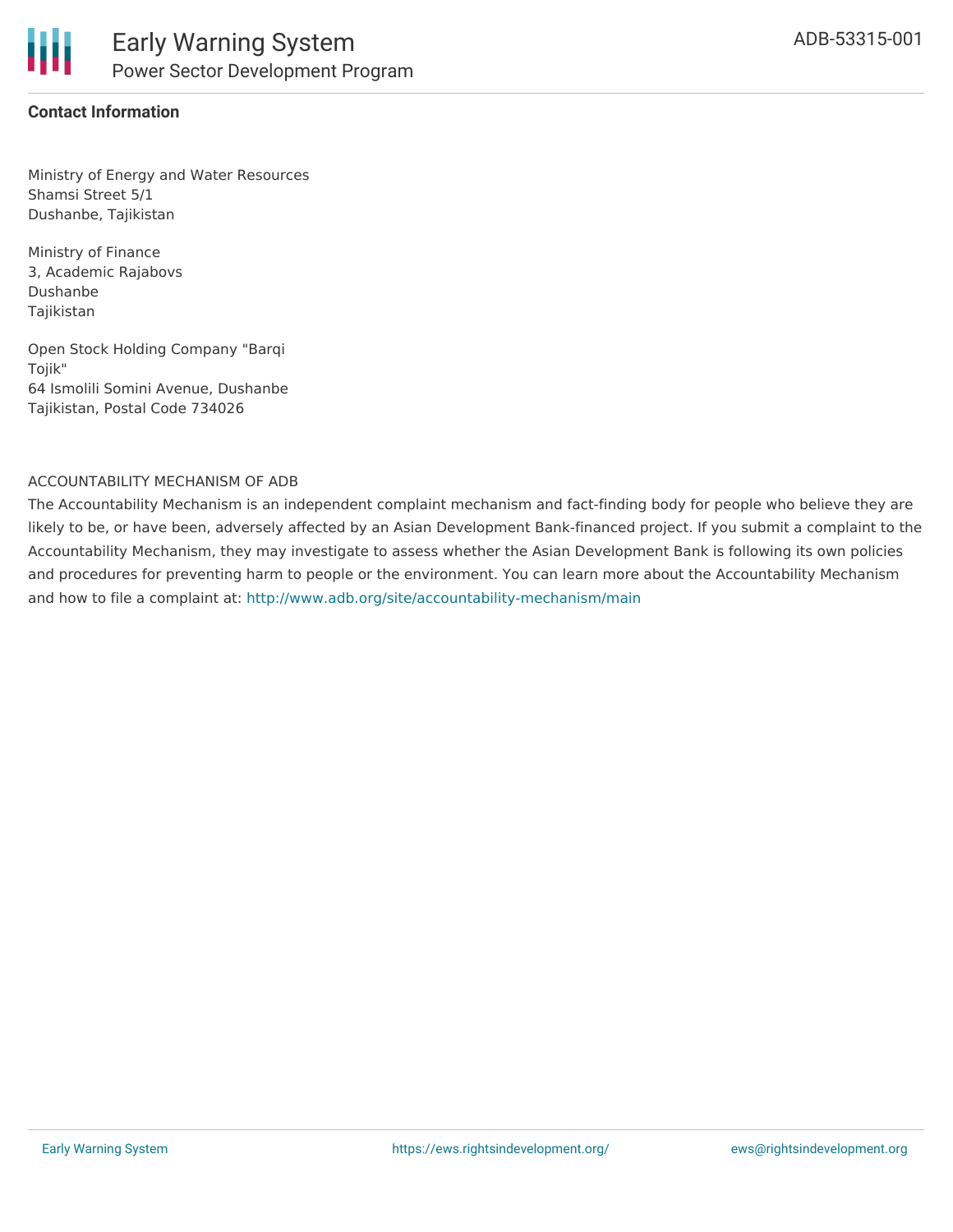

# Early Warning System Power Sector Development Program

### **Bank Documents**

- [Concept](https://ewsdata.rightsindevelopment.org/files/documents/01/ADB-53315-001_K4fSfxF.pdf) paper of project [\[Original](https://www.adb.org/projects/documents/taj-53315-001-cp) Source]
- Initial poverty and social [analysis](https://ewsdata.rightsindevelopment.org/files/documents/01/ADB-53315-001_wVec99n.pdf) [\[Original](https://www.adb.org/sites/default/files/project-documents/53315/53315-001-ipsa-en.pdf) Source]
- Project [Disclosure](https://ewsdata.rightsindevelopment.org/files/documents/01/ADB-53315-001.pdf) PDF [\[Original](https://www.adb.org/printpdf/projects/53315-001/main) Source]